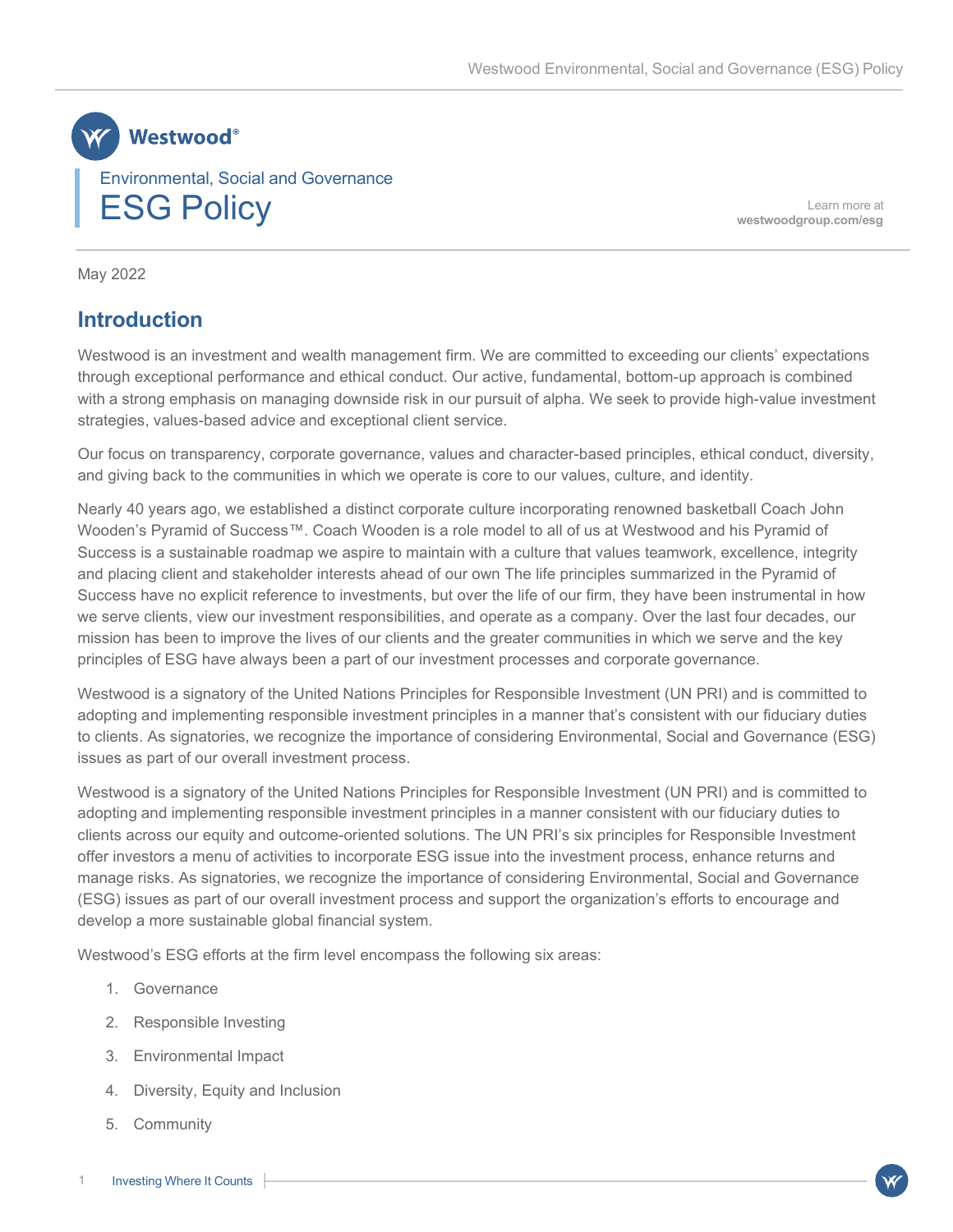6. Privacy and Data Protection

## **Governance and Oversight**

Westwood is committed to the successful integration and promotion of ESG at both the corporate level and investment level. We believe a long-term perspective when considering the implications of our business decisions on all stakeholders creates an environment that allows us to add value for shareholders over time. We also believe that we should demonstrate our commitment to the same principles and fundamental characteristics that we expect of the companies we invest in, which includes a sustainable competitive advantage, conservative balance sheet and commitment to value creation.

We have separate governing structures to ensure we have the strategic influence and leadership required to create a clear corporate sustainability strategy across the business. The separation of responsibilities among the governing structures ensures proper accountability across the firm.

### Board of Directors

Westwood's Board of Directors ("Board") plays an important role in our efforts. With the responsibility of ensuring the interests of our shareholders are represented and that Westwood is fulfilling its fiduciary duties. The Board regularly interacts with management to ensure that stakeholder interests are considered. Management provides the Board with regular updates on our ESG efforts. Collaboration between the Board and those responsible for ESG efforts is a key element in our implementation.

Westwood's Board has deep industry experience, and a majority of the members are independent. We believe this helps ensure strong oversight of our business.

We disclose information about governance and our ESG practices in our Annual Report, Proxy Statement and on our website. **[Westwood Holdings Group Website Link](https://westwoodgroup.com/)**

## ESG Steering Committee

Westwood's ESG Steering Committee is responsible for ensuring the effective execution of the firm's overall ESG strategy. Along with our CEO, this group sets the strategic direction of our ESG agenda, oversees implementation and reviews our ESG strategy with Westwood's Board of Directors.

The group comprises senior leaders of the firm, including our Chief Financial Officer, General Counsel, Head of Risk and Performance Analytics and Head of Human Capital. The committee's primary functions:

- Active involvement in setting and guiding the firm's ESG mission and vision
- Review and monitor the firm's ESG and corporate sustainability practices
- Approve and monitor ESG Committees
- Consider and approve the firm's membership in ESG organizations
- Approve ESG Policy
- Report on ESG-related activities to the Board

### Corporate Responsibility Committee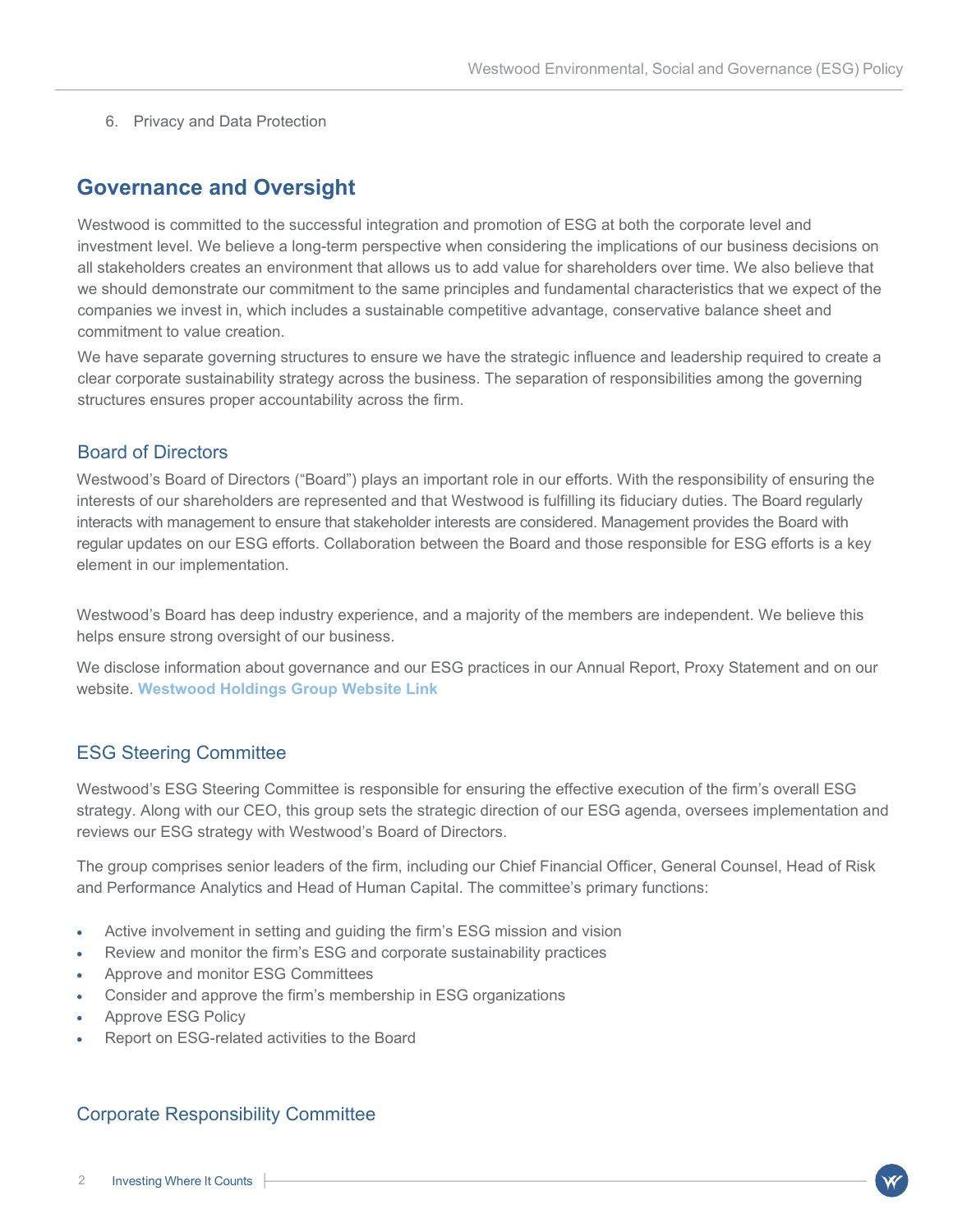The Corporate Responsibility Committee comprises members representing various departments across Westwood. The committee governs as a cross-functional team designed to inform and assist leaders across investment units and key corporate functions in the implementation of the firm's ESG policy. The committee serves the following primary functions:

- Implementation of ESG mission into departmental strategy
- Promote and provide ESG training across the firm
- Monitor and respond to material or escalating ESG issues
- Provide training on ESG-related topics to staff
- Other matters related to implementation of ESG Policy within departments

## Responsible Investment Committee

The Responsible Investment Committee was established to consider matters related to the development, implementation and maintenance of Westwood's responsible investment practices. The committee is represented by multiple investment units, in conjunction with Compliance and our Risk and Performance Analytics team, with the following primary functions:

- Monitor, evaluate and respond to evolving best practices in responsible investing
- Periodic reviews of and collaboration regarding responsible investing practices of each investment team and determine implementation on any integration across entities
- Review, recommend and approve ESG data vendors
- Proxy voting monitor guidelines used by our proxy administrator to ensure they align with our Proxy and ESG policies and oversee implementation of any responsible investment views related to proxy voting practices
- Monitor, oversee and report on any engagement activities
- Provide responsible investment training for staff
- Monitor reporting on responsible investment practices
- Other matters related to responsible investing

# **Responsible Investing**

### 1. Investment Framework

Our overarching investment objective is to create superior outcomes by delivering positive alpha, attractive riskadjusted returns, superior client service and positive outcomes for all our stakeholders. Westwood has always included material ESG issues in our investment process because it improves our fundamental analysis, enhances our investment decision making and aids in creating resilient portfolios. Our understanding of a company's ESG characteristics is a component of a holistic, fundamental assessment including management quality, downside risk and future performance.

We believe ESG integration can provide insight into the future financial performance of a company and can be linked to investing in high-quality businesses over the long term. The essence of how we consider ESG issues as part of our investment analysis and decision-making process is consistent with how we have historically analyzed companies in our portfolios.

We take a fundamental, financial materiality-based approach to identifying high-quality companies and sound businesses around the world. Material ESG-related issues are important in conducting bottom-up, fundamental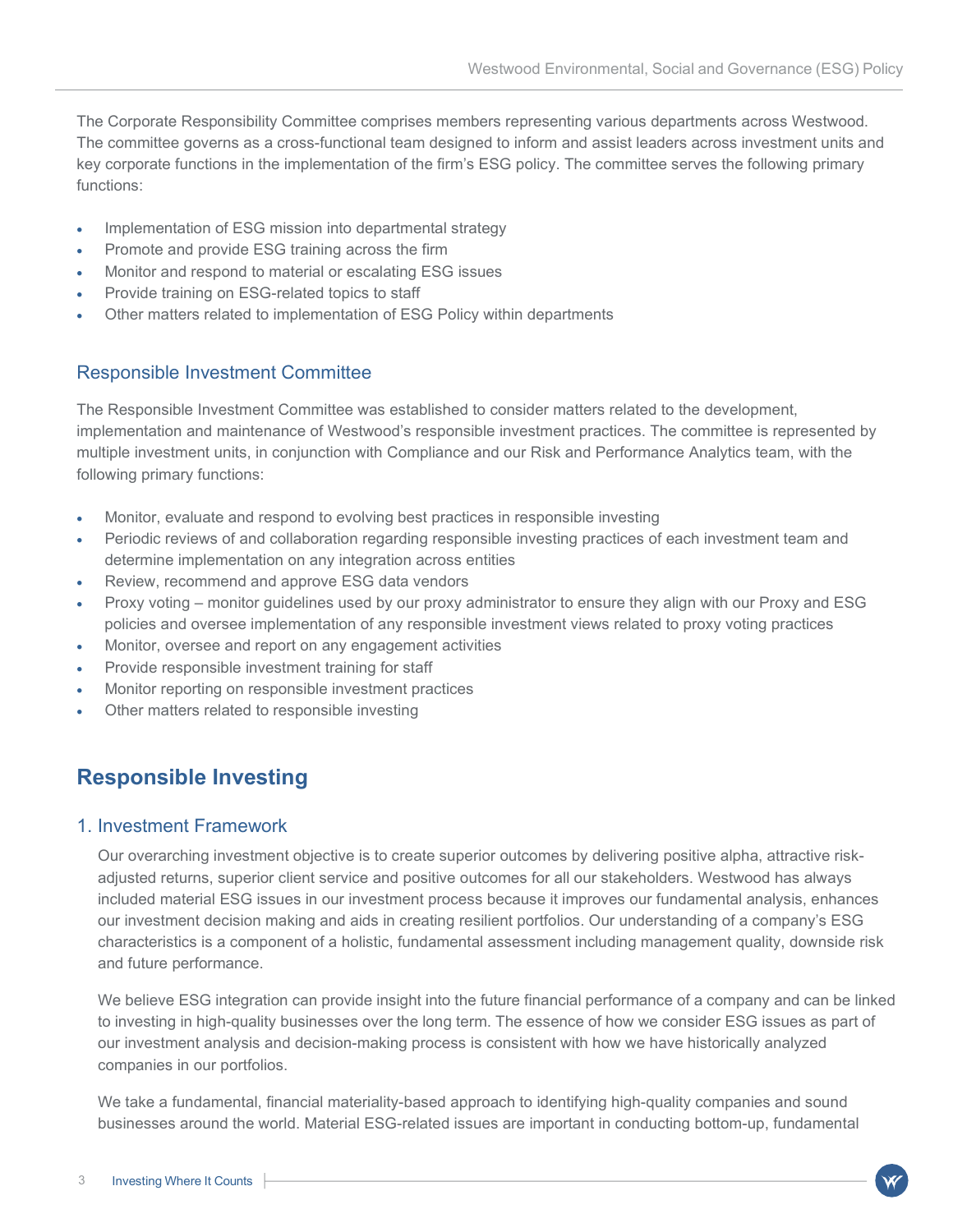analysis and to evaluating the merits of company strategy, valuation, downside risk and opportunities.

Across our strategies, ESG analysis is designed to focus on financially material factors. As investors, we have access to a constant stream of data and information that can be used in valuing investments. Determining what information is material to the investment thesis of our holdings is an important task. Therefore, if a factor is determined to not materially impact the risks or opportunities of an investment, we would not incorporate it into our investment process. We support this approach with an explicit acknowledgement that fundamental analysis of ESG is highly nuanced by security (sector, size, geography) and investment strategy (holding period, position size, share rights). The specifics of integration and execution are left to the discretion of the investment teams.

All our investment teams have access to multiple third-party ESG metric providers (MSCI-ESG, Glass-Lewis/Sustainalytics and Bloomberg) and often establish their own inputs. For example, our investment team conducts extensive interviews with prospective company management teams, which may provide important insights on the quality of leadership or a better understanding of risks and opportunities.

## 2. Investment Team Implementation

#### **U.S. Value Team:**

In the first step of our U.S. Value team's investment process, a Research Analyst will conduct deep, forward-looking research, which includes evaluation of financially material ESG factors. These inputs ultimately are integrated into a proprietary three-year financial statement projection and included in an analyst's risk and reward analysis.

All of this rolls up into an investment recommendation that is presented to a wider group of peers who review, challenge and authorize each addition to our Approved List.

Using our investment team recommendations, we construct portfolios using a fundamental, bottom-up approach. We believe this three-year perspective allows us to integrate both short- and long-term issues into our analysis. Additionally, because our Research Analysts concentrate their work on specific industries or sectors, they are able to thoroughly understand and evaluate the changing dynamics of their respective industries to assess the potential impacts of long-term issues, including ESG factors, on company fundamentals.

#### **Multi-Asset Team:**

Our Multi-Asset team's investment approach employs a wide range of asset classes, bottom-up and top-down perspectives, along with fundamental and quantitative tools to evaluate macro, micro and technical conditions. Each offering managed by our Multi-Asset team has a disciplined approach to lowering volatility, and ESG metrics can inform that decision.

Equity selections are derived through quantitative screens and focused fundamental analysis across all market segments. Fixed Income selections are derived through quantitative screening and analysis that is carried out by the Multi-Asset team with fundamental and structural input from our U.S. Value investment team.

The Multi-Asset team includes ESG analysis when performing fundamental analysis on companies. In addition to leveraging the ESG input from the Value Equity team, they incorporate a review of ESG metrics in analysis and have established a proprietary rating scale based on an individual company's ESG characteristics that allows flagging of lower-quality ESG scores at both the individual investment and portfolio level.

#### **Select Equity Team:**

Our Select Equity team leverages research conducted by Research Analysts across the firm's investment platform. When considering additional securities, the investment team integrates the evaluation of financially material ESG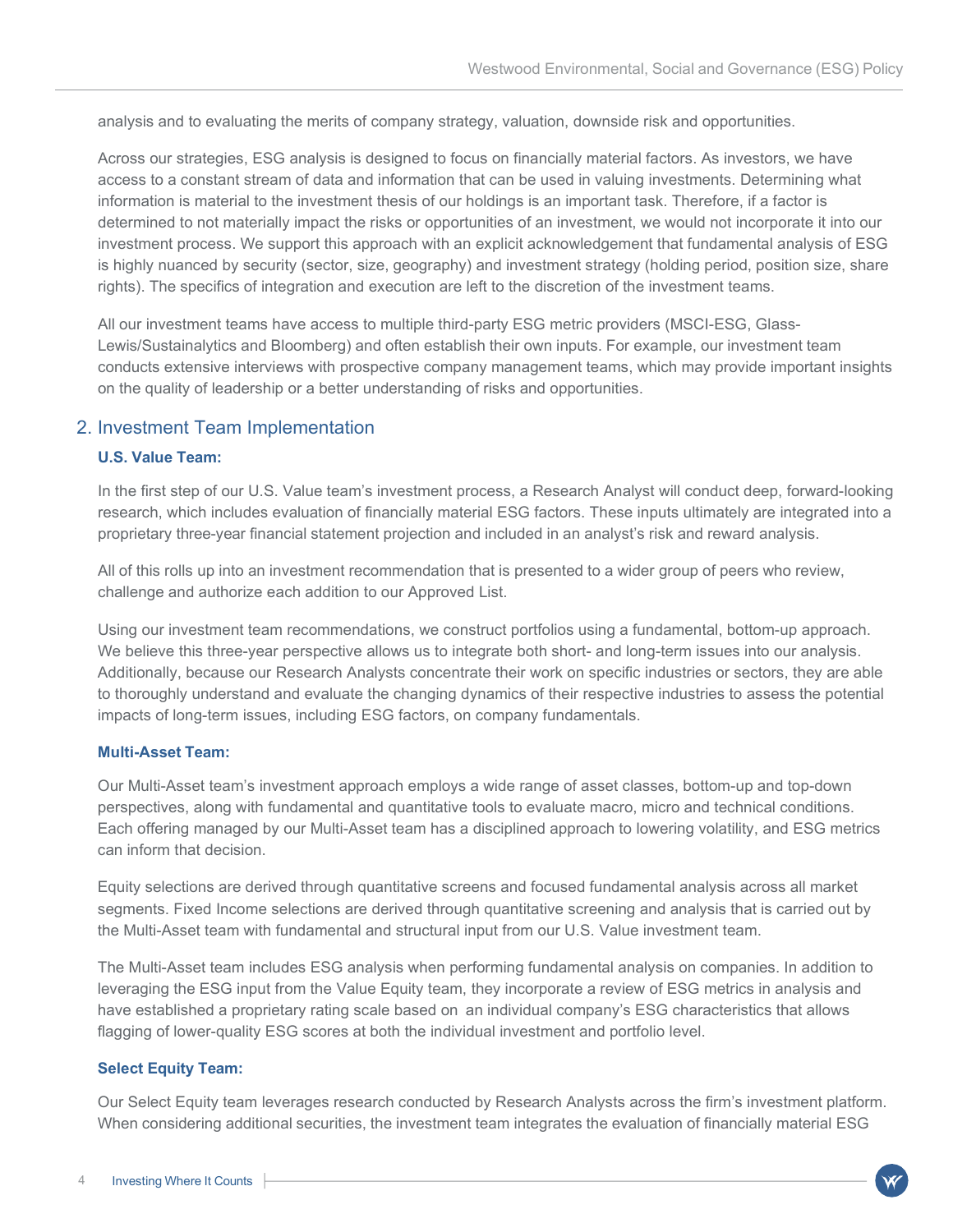factors into a fundamental assessment of a potential investment, which is integrated into a thorough evaluation of risks and opportunities.

#### **Risk Oversight Team:**

Lastly, regular meetings with our independent Risk and Performance Analytics team assists investment teams to remain apprised of relevant ESG metrics while also ensuring appropriate positioning relative to strategy guidelines, client objectives and market risks.

### 3. Proxy Voting

Westwood views proxy voting rights as valuable portfolio assets. Our overarching principle is to exercise voting responsibilities solely in the best interests of our clients. We see proxy voting as a means of addressing corporate governance issues and encouraging corporate actions that enhance shareholder value. Our process is designed to benefit from multiple inputs and directly involves our investment professionals.

Westwood has selected guidelines from a third-party proxy research service, Glass-Lewis, that we believe create value for our clients and cover most proxy issues. The Investment Operations team, which includes the head of data governance, serves as the administrator responsible for overseeing the implementation of our proxy voting policy. Westwood's Corporate Responsibility Committee, in collaboration with our investment team's bi-monthly review of ballots, views the proxy voting guidelines on environmental and social issues as laid out by Glass-Lewis's policy as in alignment with our financial-materiality-based view of ESG integration. Glass-Lewis's policy states that it will vote in favor of such items when there is a clear link between the proposal and value enhancement or risk mitigation. Our goal is to vote all proxies, and, in most cases, we agree with and follow the recommendations of our proxy research service. However, our Research Analysts review proxies bi-monthly and may occasionally recommend a vote that differs from the Glass-Lewis recommendation. We will vote in opposition to the Glass-Lewis recommendations when we feel it is in our clients' best interest. A summary of voting is sent to each client for whom proxies are voted, on an annual basis. Westwood maintains complete files on proxy voting for all clients. These files include a listing of all proxy material sent on behalf of our clients along with individual copies of each response.

### 4. Engagement

Shareholder engagement reflects active ownership by which investors seek to influence an issuer's decisions on corporate matters, including ESG matters. As part of our fundamental research process, our Research Analysts conduct meetings with company management and investor relations. Our primary goal is to understand strategy, execution and financial strength throughout the life of an investment. Meetings inform our investment analysis and fill out our understanding of the business's ability to adapt to changing business environments. These meetings happen both in person, during investment conferences and calls and build on long-standing relationships. Our understanding of all material issues is then reflected in our valuation analysis and recommendations by our Research Analysts.

Westwood does not set and track engagement objectives. We engage on specific topics on a case-by-case basis and typically, when ESG or other issues are of specific concern, our team seeks purposeful dialogue to understand how the company plans to address them and view this from a "tracking" perspective over time. Our engagement is generally conducted through direct dialogue between our investment professionals and companies privately. This provides a more constructive approach toward understanding issues and expressing our views toward implementing solutions that provide value to stakeholders.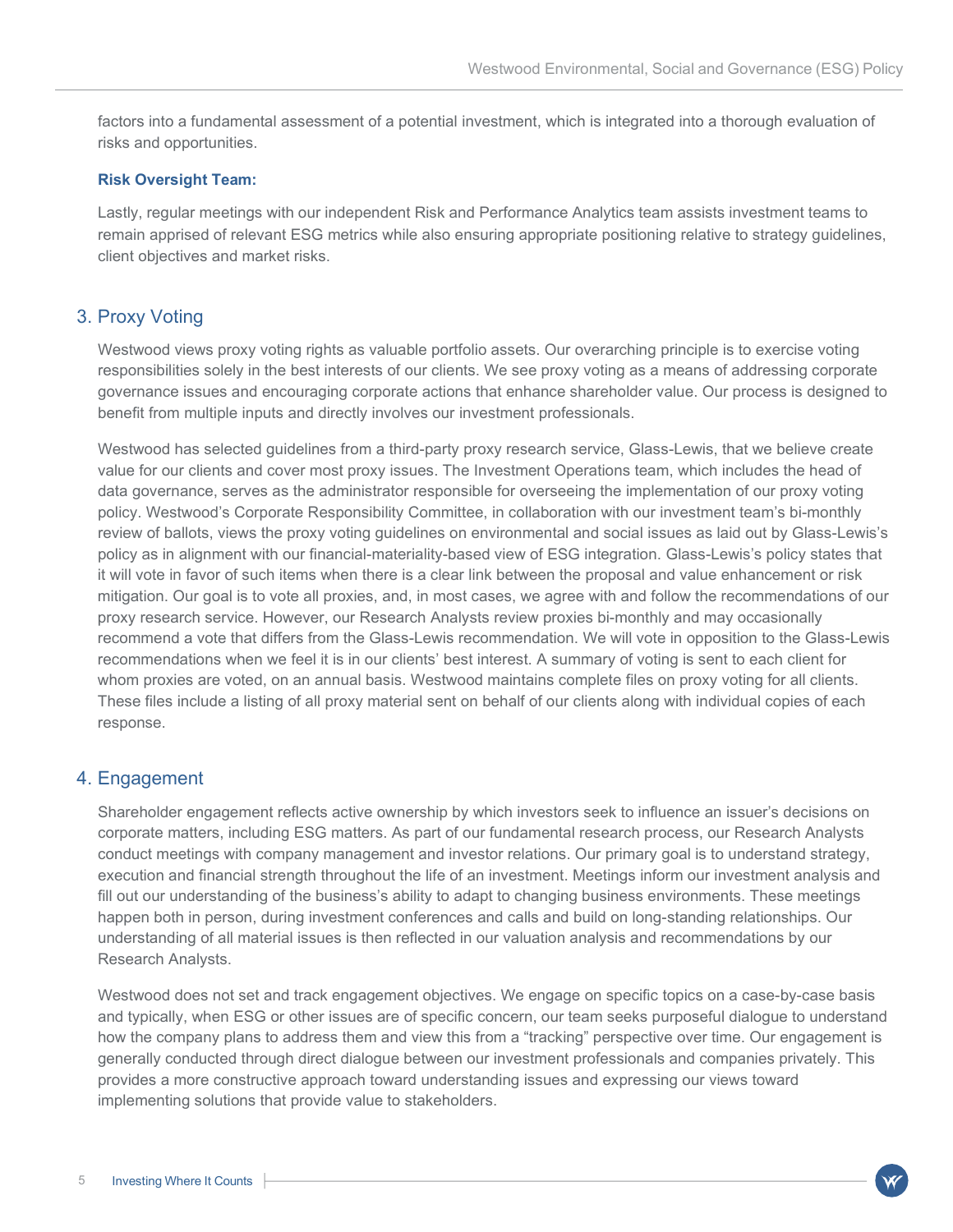When there are policy-based engagements that Westwood wishes to engage with policy makers on, we may, from time to time, participate in engagement efforts through collaboration platforms, such as those offered by the Principles for Responsible Investment (PRI).

### 5. Segregated Accounts

For many clients, ESG or values-based considerations are important factors in evaluating potential investments. Investments that align with their values allows an incorporation of values-based investing. Bespoke portfolios can be created through inclusionary and exclusionary investment practices in separate accounts. This allows a client's investments to be in harmony with their morals or beliefs.

Exclusionary investment practices restrict the investment universe by prohibiting investment in certain companies or industries engaged in practices that run counter to their values. The inclusion of specific investment criteria includes specific types of investments based on practices that align with client values. Our depth of fundamental analysis and knowledge allows our Portfolio Managers to include or substitute acceptable holdings to create an investment profile similar to the comparable, unrestricted strategy.

## **Environmental Impact**

We embrace caring for our communities and taking steps to take care of the world around us. Westwood's Green Committee was established to support the company's ongoing commitment to environmental stewardship and sustainability. The Green Committee is committed to the responsible use, and protection of, the natural environment through conservation and sustainable practices that enhance ecosystem resilience, human well-being and ultimately our company's strength and resiliency.

The Green Committee supports Westwood through efforts that work to standardize practices in all offices, which include efforts to reduce waste and pollution, increase energy efficiency and recycle. The committee also supports Westwood through education efforts that keep employees informed on issues related to environmental and sustainable protocols.

The committee also supports Westwood's efforts to measure and offset greenhouse gas emissions. As part of our work to be responsible citizens of the world, Westwood commits to offsetting our carbon emissions generated through air travel.

## **Diversity, Equity and Inclusion**

Diversity, Equity and Inclusion concepts are an integral part of our history, culture and identity. Westwood was founded by a woman — a remarkable feat back in 1983, when the finance industry had only a small percentage of women in the workforce.

We embrace opportunity for individuals from all backgrounds and are committed to fostering an environment that values unique ideas, perspectives and experiences. We believe that, in such an environment, each employee feels valued, involved and empowered to do their best work, deliver the best possible service to our clients and meet their full potential.

Westwood's Diversity, Equity and Inclusion Committee is committed to ensuring that diversity remains part of our identity. The committee is responsible for expanding and enhancing opportunities for diverse employees and developing training for managers to support those initiatives. Membership includes senior managers and employees representing